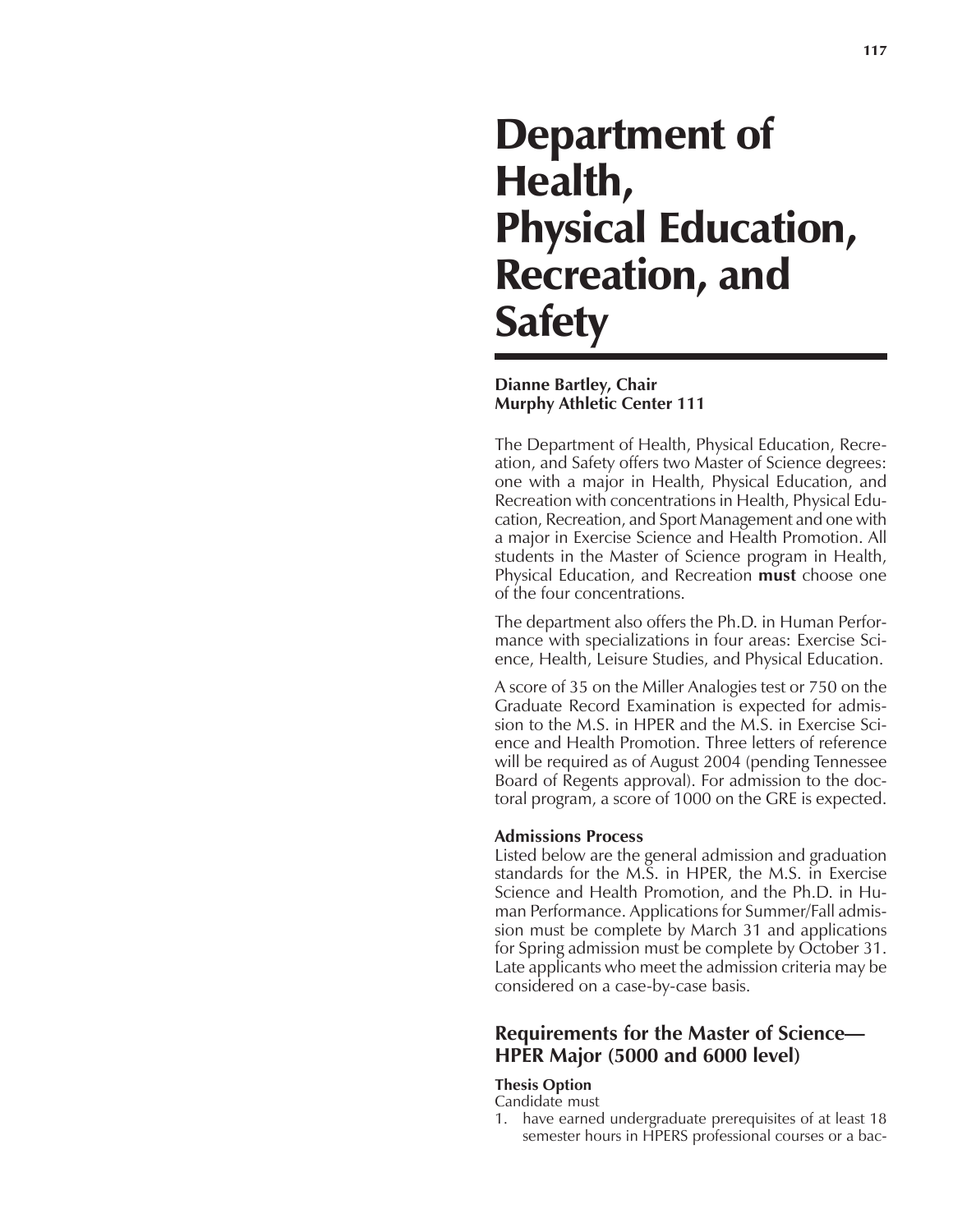calaureate degree from an approved college in an area determined by the admissions committee to be related to the competencies required in the field of health, physical education, and recreation.

- 2. complete 30 semester hours of academic work to include thesis requirements; degree core course requirements (HPER 6610; HPER 6700); and 21 semester hours of concentration requirements to be selected in consultation with the candidate's advisor. **NOTE:** No more than 30 percent of the total degree hours (or 3 courses) at the 5000 level can be counted toward the degree.
- 3. complete a minimum of 3 semester hours of thesis credit.
- 4. select a thesis committee composed of two members, one of whom must be from the Department of HPERS.
- 5. file a Candidacy Form with the Graduate Office prior to the completion of 24 credit hours.
- 6. successfully complete a written comprehensive examination during the last semester of coursework (may be taken no more than twice).
- 7. successfully complete an oral examination relating to the thesis.

Candidate may incorporate 6 semester hours of designated cognate courses or a minor of 12 semester hours into the program upon approval of the graduate advisor and the dean of Graduate Studies.

## **Nonthesis Option**

Candidate must

- 1. have earned undergraduate prerequisites of at least 18 semester hours in HPERS professional courses or a baccalaureate degree from an approved college in an area determined by the admissions committee to be related to the competencies required in the field of health, physical education, and recreation.
- 2. complete 32 semester hours of academic work to include degree core course requirements (HPER 6610, HPER 6700) and 26 semester hours of concentration requirements to be selected in consultation with the candidateís advisor. **NOTE:** No more than 30 percent of the total degree hours (or 3 courses) at the 5000 level can be counted toward the degree.
- 3. file a Candidacy Form with the Graduate Office prior to the completion of 24 credit hours.
- 4. successfully complete a written comprehensive examination during the last semester of coursework (may be taken no more than twice).

Candidate may incorporate 6 semester hours of designated cognate courses or a minor of 12 semester hours into the program upon approval of the graduate advisor and the dean of Graduate Studies.

## **Concentration: Health**

Candidate must have earned appropriate undergraduate prerequisites.

#### **Core Requirements (6 hours):**

- HPER 6610 Research Methods in HPERS
- HPER 6700 Data Analysis and Organization for Human Performance

#### **Concentration Requirements (15 hours):**

- HLTH 6100 Health Education and Behavior
- HLTH 6510 The Nation's Health
- HLTH 6850 Methods in Epidemiology
- HLTH 6860 Program Planning for Health Promotion
- HLTH 5600 Technology Applications
- HLTH 5601 Technology Applications Lab

#### **Guided Electives (6 hours, thesis option; 8 hours, nonthesis option)**

- HLTH 5270 Bioethical Issues in Health Education
- HLTH 5340 Wellness and Healthy Lifestyles
- HLTH 5900 Certified Health Education Specialist (CHES) Review
- 6000 Stress Management in Health and Health Promotion
- HLTH 6010 Holistic and Complementary Health Care
- HLTH 6020 Somatic Therapy Techniques for Health Care Providers<br>HLTH 6500 Pathopharmacology in Health and Human Performance
- 6500 Pathopharmacology in Health and Human Performance
- HLTH 6870 Health Promotion
- HLTH 6930 Principles and Philosophy of School Health Education Programs
- HLTH 6950 Advanced Methods of Community Health Education
- HLTH 6960 Health Dimensions

HLTH 6970 Advanced Methods in Human Sexuality Education

Student is required to select either the thesis or nonthesis option.

#### **Thesis Option Requirement:**

HLTH 6640 Thesis Research (3 hours minimum requirement; no more than 3 hours apply to degree)

#### **Nonthesis Option Requirement:**

HLTH 6880 Internship/Special Projects (3 hours minimum)

## **Concentration: Physical Education (NCATE Accredited)**

Candidate must have earned appropriate undergraduate prerequisites.

#### **Core Requirements (6 hours):**

- HPER 6610 Research Methods in HPERS
- HPER 6700 Data Analysis and Organization for Human Performance
- **Concentration Requirements (18 hours):**
- FOED 6020 Educational Foundations<br>SPSE 6430 Introduction to Curriculu
- 6430 Introduction to Curriculum Development
- EXSC 6650 Physiological Bases of Human Performance<br>PHED 6800 Program Planning in Physical Education
- 6800 Program Planning in Physical Education
- PHED 6820 Administration and Supervision of Physical Education and Sport
- EXSC 6830 Measurement in Exercise and Sport
- **Electives (3-8 hours)\***
- PHED 6500 Legal Issues and Risk Management in Physical Education, Sport, and Leisure Services
- PHED 6630 Philosophy and Principles of Human Performance
- EXSC 6840 Advanced Principles of Exercise Prescription and Assessment
- PHED 6910 Independent Study in Health, Physical Education, and Recreation
- PHED 5600 Technology Applications
- PHED 5601 Technology Applications Lab
- PHED 5910 Kinesiology<br>PHED 5950 Adaptive Pl
- 5950 Adaptive Physical Education
- ATHC 5060 Sports Psychology
- ATHC 5690 Psychology of Coaching
- ATHC 5800 Administration of High School and College Athletics
- PHED 6640 Thesis Research (3 hours minimum requirement; no more than 3 hours apply to degree)

*\*The student is required to take the thesis option of 3 hours of thesis research or the nonthesis option with 8 hours of electives.*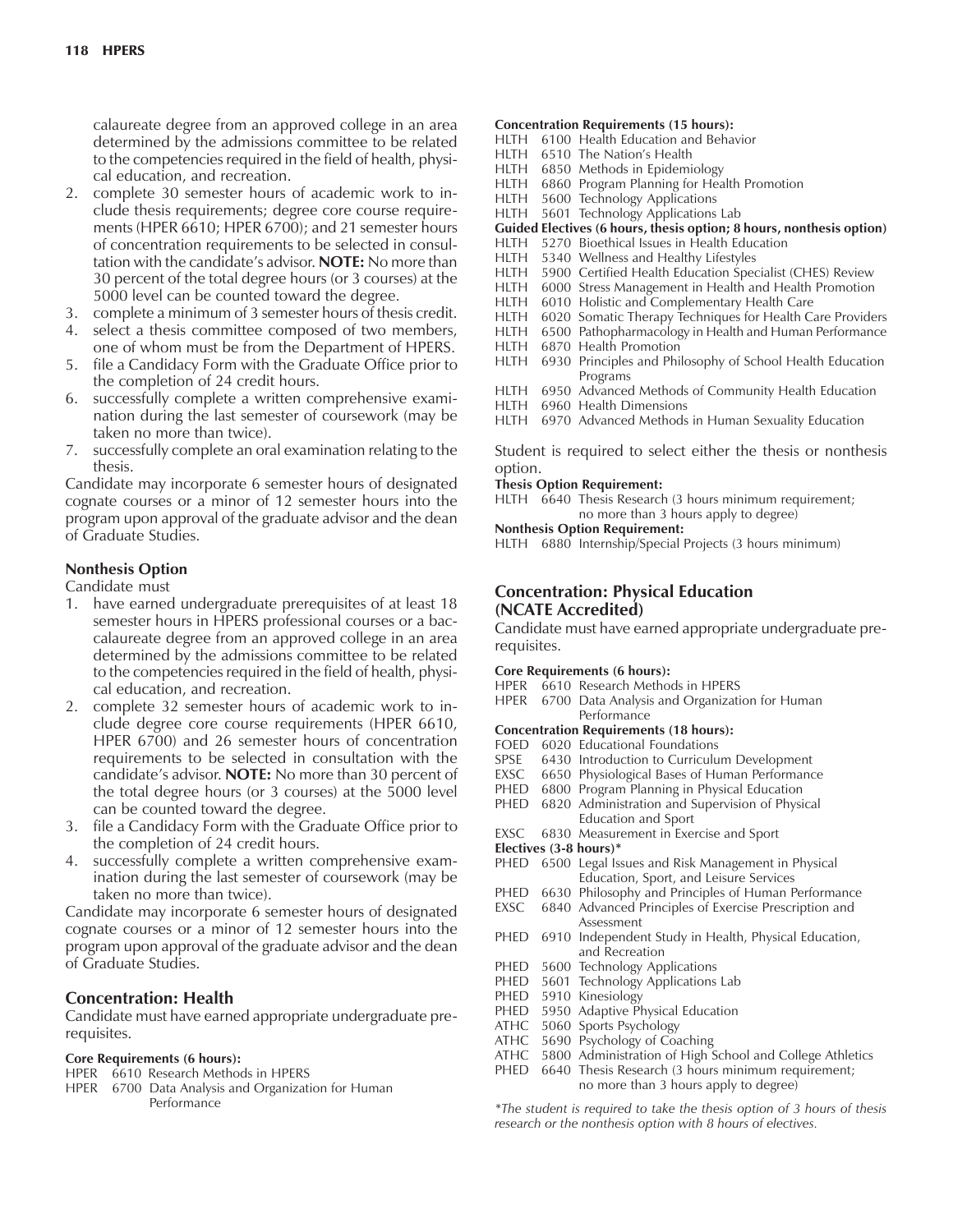## **Concentration: Recreation**

Candidate must have earned appropriate undergraduate prerequisites.

#### **Core Requirements (6 hours):**

- HPER 6610 Research Methods in HPERS
- HPER 6700 Data Analysis and Organization for Human **Performance**

#### **Concentration Requirements (12 hours):**

| REC . | 6500 Legal Issues and Risk Management in Physical |
|-------|---------------------------------------------------|
|       | Education, Sport, and Leisure Services            |
| REC.  | 6510 Financial Management and Marketing of        |
|       | Leisure Services                                  |

- 
- REC 6520 Management Practices in Recreation and Leisure<br>REC 6530 Historical and Philosophical Principles in Recreat 6530 Historical and Philosophical Principles in Recreation and Leisure Services
- REC 6570 Issues, Trends, and Research in Recreation
- REC 6670 Behavioral Concepts in Recreation and Leisure Services **Concentration Electives (9-12 hours):**

In consultation with the advisor, student selects a minimum of: a) if thesis option, 3-6 hours from the Recreation and Leisure Services courses listed below and 3-6 hours of non-REC coursework, or b) if nonthesis option, 6-9 hours from the Recreation and Leisure Services courses listed below and 3-6 hours of non-REC coursework. *NOTE: Students are highly encouraged to take non-REC course(s) outside the department.*

- REC 5340 Wellness and Healthy Lifestyles<br>REC 5380 Introduction to Recreation for P
- 5380 Introduction to Recreation for Persons with Disability
- REC 5480 Recreational Therapy Techniques<br>REC 5490 Campus Recreation
- 5490 Campus Recreation
- REC 5500 Introduction to Recreational Therapy
- REC 5510 Recreational Therapy in Clinical Settings
- REC 5520 Transitional and Community Recreational Therapy<br>REC 5560 Field Studies in Recreation and Parks
- 5560 Field Studies in Recreation and Parks
- REC 5570 Outdoor Recreation Workshop
- REC 5580 Seminar: Outdoor Recreation and Environmental Issues
- REC 5590 Readings in Parks and Recreation
- REC 5600 Technology Applications<br>REC 5601 Technology Applications
- 5601 Technology Applications Lab
- REC 5660 Evaluation of Recreation and Leisure Services
- REC 5790 Sport and Society
- REC 5920 Special Problems
- REC 6500 Legal Issues and Risk Management in Physical Education, Sport, and Leisure Services
- REC 6510 Financial Management and Marketing of Leisure Services
- REC 6520 Management Practices in Recreation and Leisure<br>REC 6530 Historical and Philosophical Principles in Recreat 6530 Historical and Philosophical Principles in Recreation
- and Leisure Services
- REC 6550 Outdoor Environmental Education<br>REC 6570 Issues. Trends. and Research in Rec
- 6570 Issues, Trends, and Research in Recreation
- REC 6670 Behavioral Concepts in Recreation and Leisure Services
- **Thesis Option Requirements:**<br>REC 6640 Thesis Research
- 6640 Thesis Research (3 hours minimum requirement; no more than 3 hours apply to degree)

#### **Nonthesis Option Requirements**

REC 6910 Independent Study in Health, Physical Education, and Recreation (2 hours minimum requirement; no more than 2 hours apply to degree)

## **Concentration: Sport Management**

Candidate must have earned appropriate undergraduate prerequisites.

#### **Core Requirements (6 hours):**

- HPER 6610 Research Methods in HPERS
- HPER 6700 Data Analysis and Organization for Human **Performance**
- **Concentration Requirements (18 hours):**
- PHED 6500 Legal Issues and Risk Management in Physical Education, Sport, and Leisure Services
- PHED 6510 Sport Management
- PHED 6520 Sport Event Planning, Promotion, and Fundraising
- PHED 6630 Philosophy and Principles of Human Performance
- PHED 6820 Administration and Supervision of Physical Education and Sport
- PHED 6050 Facilities and Equipment for Physical Education and Sport

#### **Electives (5 hours):**

- ACTG 6000 Survey of Accounting Principles
- ATHC 5060 Sport Psychology
- ATHC 5800 Administration of High School and College Athletics
- BLAW 6430 Legal Environment of Management
- FIN 6000 Survey of Financial Management<br>HIST 5680 History of Sport in America
- 5680 History of Sport in America
- M C 6300 Media Law and Ethics
- MGMT 6000 Management and Operations Concepts
- PHED 5600 Technology Applications
- PHED 5601 Technology Applications Lab
- PHED 6910 Independent Study in Health, Physical Education, and Recreation
- REC 5790 Sport and Society
- **Thesis Option Requirement:**
- PHED 6640 Thesis Research (3 hours minimum requirement; no more than 3 hours apply to degree)

**Nonthesis Option Requirement:**

PHED 6880 Internship/Special Project (3 hours minimum)

*NOTE: All students (thesis or nonthesis) MUST do an internship, PHED 6880, at the end of their coursework.*

# **Requirements for the Master of Science— Exercise Science and Health Promotion Major (5000 and 6000 level)**

#### **Thesis Option:**

#### Candidate must

- 1. have completed a course in human anatomy and physiology, be certified in CPR, and submit three letters of recommendation.
- 2. complete 30 semester hours to include the following courses:

#### **Required courses - preferred sequence (21 hours):**

HPER 6700 Data Analysis and Organization for Human **Performance** 

- EXSC 6650 Physiological Bases of Human Performance
- HPER 6610 Research Methods in HPERS<br>EXSC 6830 Measurement in Exercise and
- EXSC 6830 Measurement in Exercise and Sports<br>EXSC 6840 Advanced Principles of Exercise Presc
- 6840 Advanced Principles of Exercise Prescription and Assessment
- EXSC 6880 Internship/Special Project in Exercise Science and Health Promotion
- EXSC 6640 Thesis Research

#### **Approved electives (9 hours):**

Nine hours of electives selected in consultation with advisor.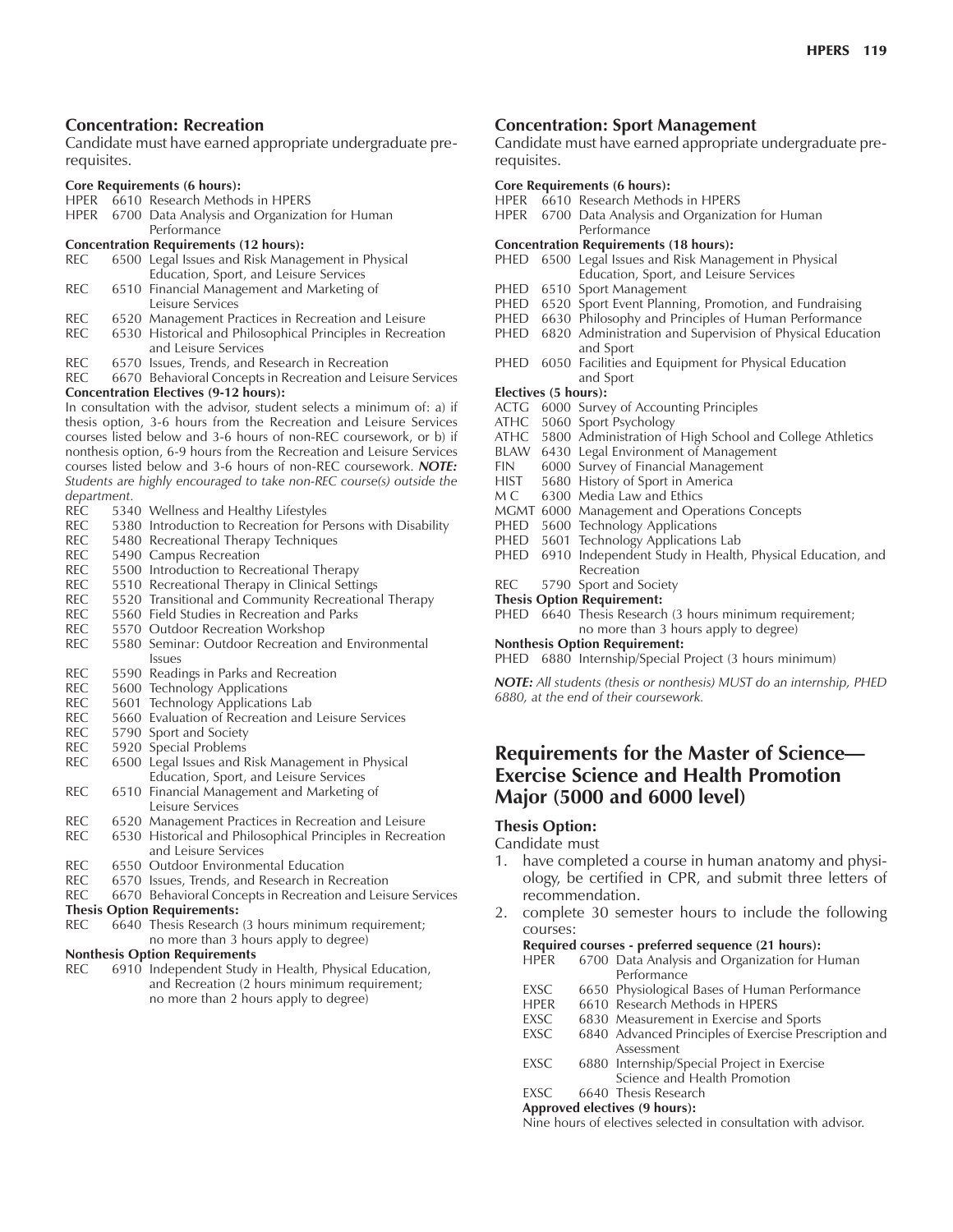- 3. select a thesis committee composed of two members, one of whom must be from the Department of HPERS.
- 4. file a Candidacy Form with the Graduate Office prior to the completion of 24 credit hours.
- 5. successfully complete a written comprehensive examination (may be taken no more than twice).
- 6. successfully complete an oral examination relating to the thesis.

## **Nonthesis Option:**

Candidate must

- 1. have completed a course in human anatomy and physiology, be certified in CPR, and submit three letters of recommendation.
- 2. complete 36 semester hours which include the following courses:

#### **Required courses (24 hours)**

HPER 6610 Research Methods in HPERS

#### HPER 6700 Data Analysis and Organization for Human Performance

- EXSC 6650 Physiological Bases of Human Performance
- 
- EXSC 6830 Measurement in Exercise and Sport<br>EXSC 6840 Advanced Principles of Exercise Pre 6840 Advanced Principles of Exercise Prescription and Assessment
- EXSC 6880 Internship/Special Projects<br>EXSC 6890 Seminar in Exercise Science
- 6890 Seminar in Exercise Science and Health Promotion

#### **Approved electives (12 hours)**

Twelve hours of electives selected in consultation with advisor.

- 3. file a Candidacy Form with the Graduate Office prior to the completion of 24 credit hours.
- 4. successfully complete a written comprehensive examination during the last semester of coursework (may be taken no more than twice).

# **Requirements for the Doctor of Philosophy in Human Performance (6000 and 7000 level)**

The Ph.D. degree is offered for the purpose of developing doctoral level expertise in research (both applied and theoretical) and as preparation for teaching at the collegiate level.

The Ph.D. in Human Performance requires 60 credit hours past the master's degree. A maximum of 12 hours from the master's degree may be transferred in from an accredited doctoral program. Two-thirds of the program must be at the 7000-level.

The general degree plan includes 10 hours of pedagogy, 15 hours of research tools, 23 hours in coursework and independent research in one of four areas of specialization (Exercise Science, Health, Leisure Studies, Physical Education). Twelve credit hours of dissertation are included in the 60 hours required.

## **Admission**

Requirements for the consideration of admission include

- 1. an expected GRE score of 1000 combined verbal and quantitative.
- 2. a 3.00 GPA on last 60 credit hours of academic work (master's plus bachelor's).
- 3. three letters of recommendation.
- 4. a 400-word essay.
- 5. research skills (6 credit hours of statistics/research methods equivalent to HPER 6700 and 6610).
- 6. a master's degree (bachelor's or master's degree must be in a related area).

*NOTE: Admittees will have completed a thesis or scholarly equivalent as part of their masterís degrees.*

# **Pre-dissertation Advising**

Upon admission to the Ph.D. program the candidate will be assigned an advisor who (in cooperation with the graduate coordinator) will serve to advise the student on an appropriate program of study and of any deficiencies to correct.

## **Qualifying Examinations**

Upon completion of coursework the candidate will be eligible to take written qualifying exams.

The written exams will be structured to test the student on the breadth of knowledge gained from statistics, research methods, and design components as well as the specialization component. All exams are to be taken within one calendar year.

## **Advancement to Candidacy**

Upon completion of the Written Qualifying Exams the student will file an Advancement to Candidacy form with the Graduate Studies Office. No more than six credit hours of C grade will count toward the Ph.D. degree requirements. D and F grades will not count toward degree requirements but will be computed in the GPA. The student must have a GPA of 3.25 for the program of studies to advance to candidacy.

## **Dissertation Committee**

Following advancement to candidacy the student will formally construct his/her dissertation committee. The committee should include at a minimum three faculty members; two must be from the department and one must be from outside the department. The chair of the committee must be a doctoral-level graduate faculty member.

## **Residency**

Ph.D. students must be enrolled in full-time study (9 semester hours) for at least one semester to fulfill residency requirements.

## **Time Limit**

There is a ten-year limit for completing all Ph.D. degree requirements, i.e., all doctoral coursework taken at MTSU, as well as the dissertation must be completed within ten years of the first semester of enrollment.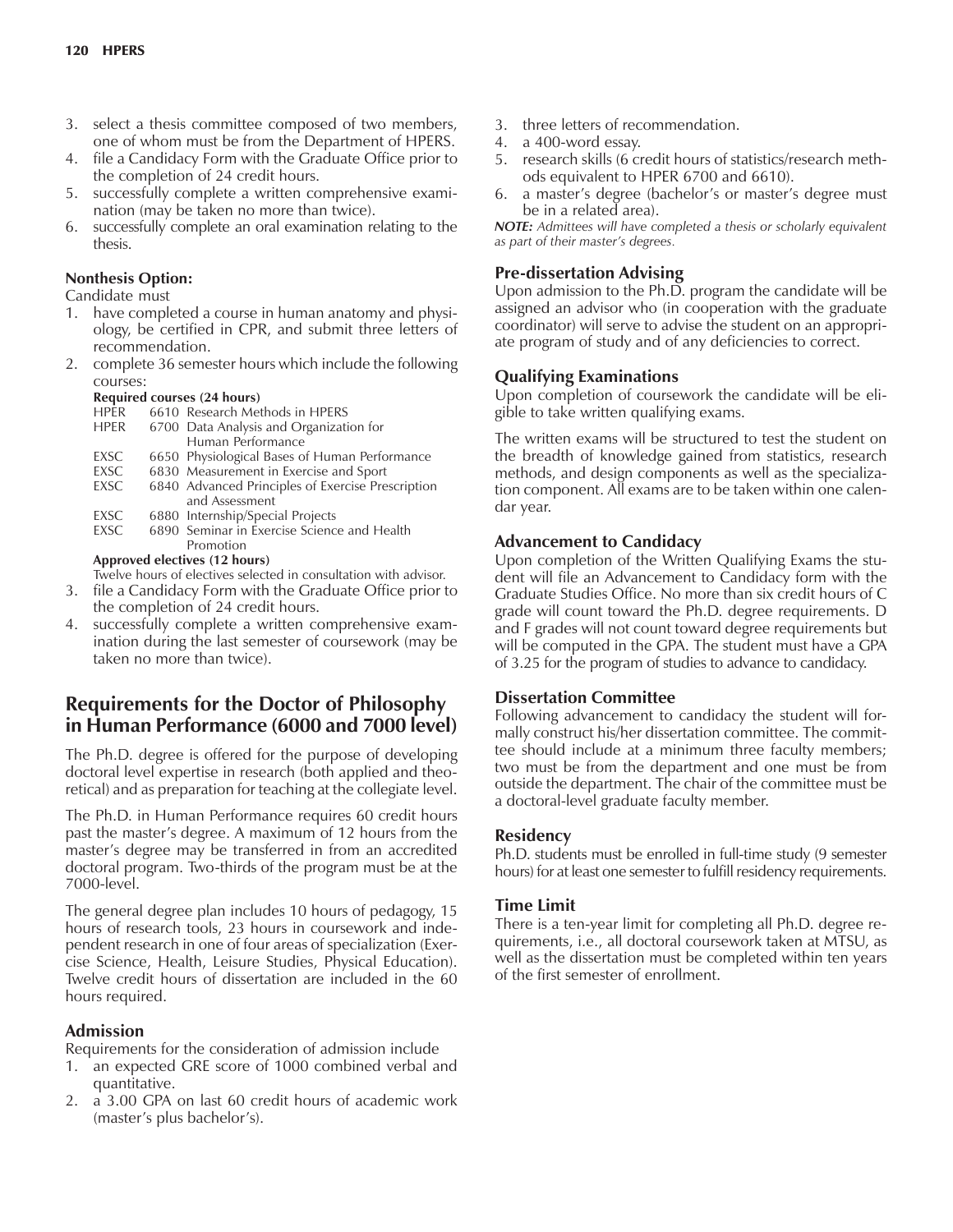# **Courses in Exercise Science [EXSC]**

- **5240 Principles of Exercise Prescription and Assessment.** Three credits. Prerequisites: EXSC 4810 and 4830; PHED 4910. Application of knowledge gained to practical situations; develop proficiency in using equipment and skills to evaluate an individual's health risks and fitness.
- **5920 Special Problems.** One, two, or three credits. (Same as HLTH/ PHED/REC 5920.) Presentation and discussion of research work in physical education, recreation, health and safety education, or athletics. (A maximum of three semester hours may be applied toward a degree.)
- **6640 Thesis Research.** One to six credits. (Same as HLTH/PHED/REC 6640.) Selection of a research problem, review of pertinent literature, collection and analysis of data, and composition of thesis. Once enrolled, student should register for at least one credit hour of master's research each semester until completion. S/U grading.
- **6650 Physiological Bases of Human Performance.** Three credits. Principles of exercise physiology. Acute responses and chronic adaptations of the body to physical activity, exercise, and sports participation and their impact on homeostasis examined. Physiological systems examined in detail.
- **6830 Measurement in Exercise and Sport.** Three credits. Measurement theory related to reliability, objectivity, and validity, with application to real world testing situations in the field of health and human performance. Practical experience of testing through labs and/or a research project, including computer analysis and interpretation of reliability and validity data.
- **6840 Advanced Principles of Exercise Prescription and Assessment.** Three credits. Prerequisite: EXSC 4240 or equivalent. Provides theoretical and laboratory learning experiences for health risk appraisal, cardiovascular evaluation, and exercise prescription for healthy people and special populations.
- **6880 Internship/Special Projects.** Three to six credits. (Same as HLTH/ PHED 6880.) On-site practical experience in an exercise science, health promotion, or sport management program. Those with extensive work experience will develop, implement, and conclude a project (research or applied) in consultation with the major professor.
- **6890 Seminar in Exercise Science and Health Promotion.** Three credits. Current issues and research in exercise science and health promotion. Written and oral presentation of a research project required.
- **6910 Independent Study in Health, Physical Education, and Recreation.** One, two, or three credits. (Same as HLTH/PHED/REC 6910.) Individual study of current problems or areas of interest. S/U grading.
- **7100 Mechanical Analysis of Sports Skills.** Three credits. A synthesis of scientific principles as they relate to teaching simple and complex motor patterns.
- **7200 Applied Human Exercise Physiology.** Three credits. Prerequisite: EXSC 6650. Investigation of how the physiological response to exercise is impacted by intensity, duration, type of muscular contraction, limbs involved, and body position.

# **Courses in Human Performance [HPER]**

- **6610 Research Methods in HPERS.** Three credits. Location of information, methods of research, methods of collecting data, application of the computer in analyzing data, and preparation and presentation of a research paper.
- **6700 Data Analysis and Organization for Human Performance.** Three credits. Prerequisites: PHED 4810 or equivalent, good understanding of mathematical concepts, and computer literacy. Pertinent skills needed to analyze and organize research data through introduction of concepts, principles, techniques, and activities that lead to the appropriate organization and analysis of research data collected for health and human performance.
- **7030 Research Seminar in Human Performance.** Three credits. Current problems, issues, trends, and research in human performance; selected lectures, reports, and class discussion.
- **7060 Field Work or Laboratory Experiment in Human Performance.** One to six credits. Professional assignments in human performance appropriate to the student's background and interests will be pursued.
- **7080 Professional Preparation in Human Performance.** Three credits. Comparisons of current programs and trends; the development of individual programs.
- **7600/ 7610 Practicum in Human Performance.** Two credits. Careful supervision given to actual teaching, clinical, or research experience. Assignment by department or chair of candidate's committee. S/U grading.
- **7640 Dissertation Research.** One to six credits. Assignment by department or chair of candidate's committee. Selection of a research problem, review of pertinent literature, collection and analysis of data, and composition of dissertation. Once enrolled, student should register for at least one credit hour of doctoral research each semester until completion. S/U grading.
- **7700 Advanced Data Analysis and Organization for Human Performance.** Three credits. Prerequisites: HPER 6610 and 6700 or equivalent. Skills and understanding necessary to read, conduct, report, and interpret advanced data analytical techniques using data from HPER. Practical and written assignments, presentations, examinations, and projects will furnish doctoral student with tools necessary for data analysis associated with dissertation requirement.
- **7710 Experimental Design in Human Performance.** Three credits. Prerequisites: HPER 6610 and 7700 or equivalent. Skills and understanding necessary to evaluate designs used in HPER research literature. Practical and written assignments, evaluation of current research, examinations, and projects; knowledge and skills for planning appropriately the design for future research projects.

# **Courses in Physical Education [PHED]**

- **5340 Wellness and Healthy Lifestyles.** Three credits. (Same as HLTH and REC 5340.) Developing healthy lifestyles through health appraisal, fitness evaluation, identification of cardiovascular risk factors, and individual exercise prescriptions.
- **5600 Technology Applications.** One credit. (Same as HLTH and REC 5600.) Prerequisite: Introductory course in computer literacy or equivalent with instructor permission. Corequisite: 5601. Focus on understanding of and competency in use of a variety of tech-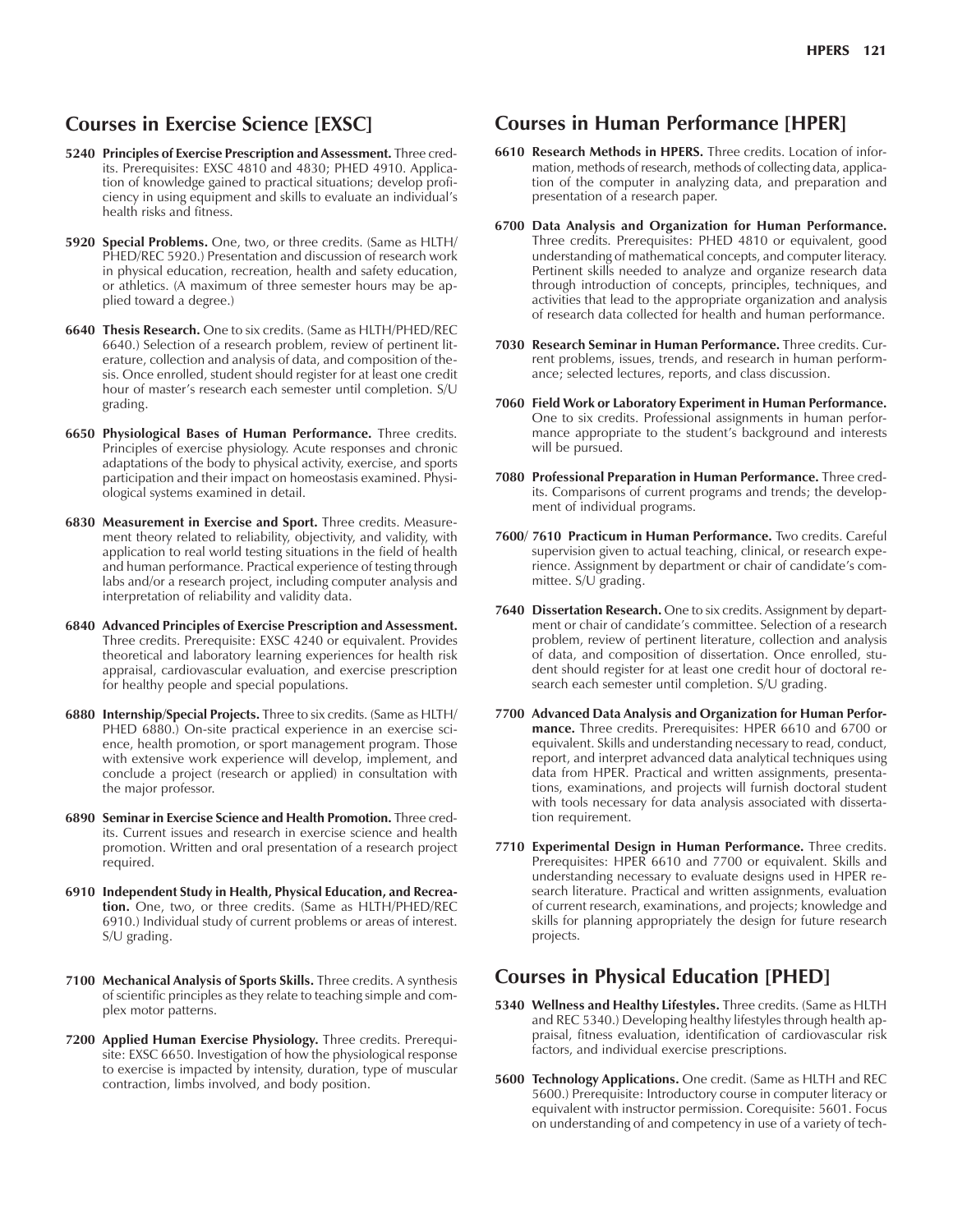nology applications related to the profession. Students will be required to enroll in the corresponding lab during the same semester.

- **5601 Technology Applications Lab.** Two credits. (Same as HLTH and REC 5601.) Corequisite: PHED 5600. Investigation and application of profession-specific software and hardware applications.
- **5700 Skills and Techniques of Teaching Rhythmic Activities.** Three credits. (Same as DANC 5700.) Various dance forms, methods and materials, evaluative procedures, and experiences in teaching all forms of dance to students at the K-12 level.
- **5810 Directing Intramural.** Two credits. The organization and administration of intramural programs. Actual participation in developing and supervising intramural activities.
- **5910 Kinesiology.** Three credits. The science of human motion. Emphasis on principles of anatomy, physiology, and mechanics of human activity.
- **5920 Special Problems.** One, two, or three credits. (Same as EXSC/ HLTH/REC 5920.) Presentation and discussion of research work in physical education, recreation, health and safety education, or athletics. (A maximum of three semester hours may be applied toward a degree.)
- **5950 Adaptive Physical Education.** Three credits. Principles of planning and conducting physical education to provide for the special needs, interests, and abilities of exceptional students. Field work in local schools and community agencies.
- **6050 Facilities and Equipment for Physical Education and Sport.** Three credits. The planning of areas and facilities related to physical education, athletics, and sport. Clinical or field experience required of students with a sport management concentration.
- **6500 Legal Issues and Risk Management in Physical Education, Sport, and Leisure Services.** Three credits. (Same as REC 6500.) Understanding the legal basis for management actions, concepts of legal liability including torts and contracts as applied to physical education, sport, and leisure services organizations. Emphasis on the ability to plan, develop, and implement risk management programs.
- **6510 Sport Management.** Three credits. Overview of careers in sport management and psychosocial aspects of sport, philosophical foundations, management thought, organizational behavior, business, communication, marketing, intercollegiate athletics, public recreation, event and facility management, and professional sport.
- **6520 Sport Event Planning, Promotion, and Fundraising.** Three credits. Overview of marketing practices in the sport business industry; theory; pricing, distribution, and promotional technique of sport; media relations; endorsement and sponsorships; and licensing.
- **6630 Philosophy and Principles of Human Performance.** Three credits. The philosophic basis of human performance and the scientific principles which provide a base for the development of sound programs.
- **6640 Thesis Research.** One to six credits. (Same as EXSC/HLTH/REC 6640.) Selection of a research problem, review of pertinent literature, collection and analysis of data, and composition of thesis. Once enrolled, student should register for at least one credit hour of master's research each semester until completion. S/U grading.
- **6800 Program Planning in Physical Education.** Three credits. Modern programs of physical education for all grade levels and the contribution of activities to the goals of education.
- **6801 Advanced Sport and Exercise Psychology.** Three credits. Examines the psychological factors that explain high quality performance in sport and exercise. Sample topics include motivation, coaching psychology, the use of mental skills, communication strategies, and factors that affect participation and adherence to exercise.
- **6820 Administration and Supervision of Physical Education and Sport.** Three credits. The organization, planning, and functions involved in administering and supervising programs of physical education and sport. Clinical or field experience required of students with a sport management concentration.
- **6880 Internship/Special Projects.** Three to six credits. (Same as EXSC/ HLTH 6880.) On-site practical experience in an exercise science, health promotion, or sport management program. Those with extensive work experience will develop, implement, and conclude a project (research or applied) in consultation with the major professor.
- **6910 Independent Study in Health, Physical Education, and Recreation.** One, two, or three credits. (Same as EXSC/HLTH/REC 6910.) Individual study of current problems or areas of interest. S/U grading.
- **6999/ 7999 Comprehensive Examination and Preparation.** One credit. Open only to students who are not enrolled in any other graduate course and who will take the master's comprehensive examination during the term. The student must contact the graduate advisor during the first two weeks of the term for specifics regarding the details of this comprehensive examination preparatory course. Credit may not be applied to degree requirements.
- **7000 Adapted Physical Activity.** Three credits. Cognitive, neuromuscular, sensory, and orthopedic impairments; identification of current topics and procedures for testing and programming for individuals with disabilities; current research findings and practices to assist students in developing necessary skills to design and implement appropriate physical activity programs for individuals with disabilities.
- **7010 Analysis and Criticism of Professional Literature.** Three credits. Thorough consideration of selected specialized literature most likely to influence physical education programs, procedures, and practices in the school and community.
- **7020 College Physical Education Administration.** Three credits. Provides administrators and professional students with a broad base of workable administrative principles and guides.
- **7040 History of Physical Education.** Three credits. The role of physical activity in the lives of people from antiquity to the present with an emphasis on the major events, movements, and people that have influenced the development of physical education.
- **7090 Motor Learning in Physical Education.** Three credits. Theories of learning related to the acquisition of motor skills; a review of the literature pertaining to motor skill development and the implications for teaching.
- **7630 Pre-Dissertation Seminar.** Two credits. Prerequisites: HLTH/ PHED/REC 6610 and 6700 or equivalent. Gives doctoral students an opportunity to discuss the process of conducting dissertation and issues concerning research at the university. Grant writing also addressed.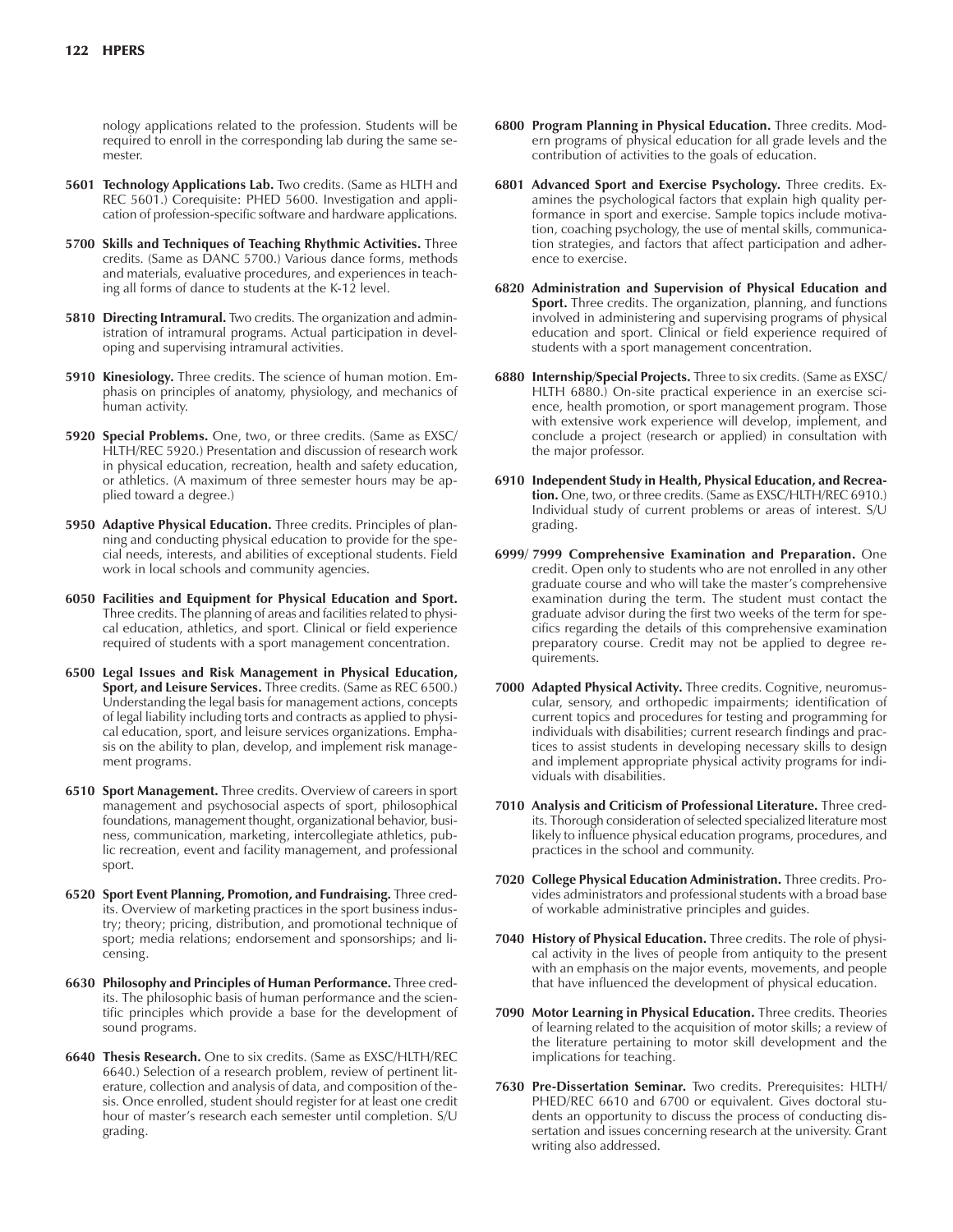# **Courses in Health [HLTH]**

- **5270 Bioethical Issues in Health Education.** Three credits. Analysis of current bioethical issues, problems, needs, trends, and interests in health education.
- **5280 Instructor Course: First Aid and CPR.** Two credits. Prerequisite: HLTH 3300 or current American Red Cross certification in multimedia first aid or standard first aid and CPR. Organizing, planning, and teaching American Red Cross safety courses. Red Cross instructor certification awarded for successful completion.
- **5290 Corrective Therapy-Clinical Training Program.** Nine credits. Orientation, observation, and practice in the methods and techniques of medical rehabilitation and application of physical education principles to the treatment of illness and injury. Studenttrainee program affiliated with the Veterans Administration Hospital, Murfreesboro; training designed to prepare therapists for medical treatment programs.
- **5310 Health Problems of Exceptional Children.** Three credits. Common health problems with emphasis on those peculiar to children in various areas of exceptionality. Consideration given to identification and referral.
- **5340 Wellness and Healthy Lifestyles.** Three credits. (Same as PHED and REC 5340.) Developing healthy lifestyles through health appraisal, fitness evaluation, identification of cardiovascular risk factors, and individual exercise prescriptions.
- **5600 Technology Applications.** One credit. (Same as PHED and REC 5600.) Prerequisite: Introductory course in computer literacy or equivalent with instructor permission. Corequisite: 5601. Focus on understanding of and competency in use of a variety of technology applications related to the profession. Students required to enroll in the corresponding lab during the same semester.
- **5601 Technology Applications Lab.** Two credits. (Same as PHED and REC 5601.) Corequisite: HLTH 5600. Investigation and application of profession-specific software and hardware applications.
- **5900 Certified Health Education Specialist (CHES) Review.** One credit. Responsibilities and competencies on the Certified Health Education Specialist examination. Pass/Fail.
- **5920 Special Problems.** One, two, or three credits. (Same as EXSC/ PHED/REC 5920.) Presentation and discussion of research work in physical education, recreation, health and safety education, or athletics. (A maximum of three semester hours may be applied toward a degree.)
- **6000 Stress Management in Health and Health Promotion.** Three credits. Evaluation techniques and instruments considered. Effects of stress on physical and mental domains of health examined. Methods of conducting stress management workshops and classes emphasized.
- **6010 Holistic and Complementary Health Care.** Three credits. Concepts and theories that make up the disciplines and practices constituting the holistic and complementary approach to health promotion and disease treatment and prevention.
- **6020 Somatic Therapy Techniques for Health Care Providers.** Three credits. (Same as ATHT 6020.) Theoretical concepts, knowledge, theories, and history of Somatic Therapy. Emphasis on Swedish-Esalen, Sports Massage, Shiatsu, and Connective Tissue. Includes advanced rehabilitative and therapeutic modality techniques. Combines didactic and some experiential opportunities.
- **6100 Health Education and Behavior.** Three credits. Links behavioral change to practical application in the design and implementation of individual and group programs in health education and behavior.
- **6500 Pathopharmacology in Health and Human Performance.** Three credits. Etiology and pathology of disease and how functional physiological changes affect health and human performance. Involves the study of pharmacological considerations used in the treatment of disease and musculoskeletal conditions.
- **6510 The Nation's Health.** Three credits. Investigates the determinants of health and the role of public health and health care on the health status of the population of the United States. Study of biological, socioeconomic, cultural, and behavioral factors that influence health status and care in America.
- **6610 Research Methods in HPERS.** Three credits. (Same as REC 6610.) Location of information, methods of research, methods of collecting data, application of the computer in analyzing data, and preparation and presentation of a research paper.
- **6640 Thesis Research.** One to six credits. (Same as EXSC/PHED/REC 6640.) Selection of a research problem, review of pertinent literature, collection and analysis of data, and composition of thesis. Once enrolled, student should register for at least one credit hour of master's research each semester until completion. S/U grading.
- **6700 Data Analysis and Organization for Human Performance.** Three credits. (Same as REC 6700.) Prerequisites: PHED 4810 or equivalent, good understanding of mathematical concepts, and computer literacy. Pertinent skills needed to analyze and organize research data through introduction of concepts, principles, techniques, and activities that will lead to the appropriate organization and analysis of research data collected for health and human performance.
- **6850 Methods in Epidemiology.** Three credits. Principles and methods of epidemiologic analysis including standardization; stratified analysis; confounding and its control; planning and conducting epidemiologic research; role of multivariate analysis in epidemiologic research.
- **6860 Program Planning for Health Promotion.** Three credits. Program planning, theories and models of health education and promotion, development of interventions, and program implementation, including mission, goals, objectives, and activities of health education and promotion programs. Introduces needs assessment and program evaluation.
- **6870 Health Promotion.** Three credits. Health promotion knowledge as well as the ability to impart this knowledge to the lay population. In-depth information will be covered regarding lifestyle and its relationship to risk factors for cardiovascular disease and cancer.
- **6880 Internship/Special Projects.** Three to six credits. (Same as EXSC/ PHED 6880.) On-site practical experience in an exercise science, health promotion, or sport management program. Those with extensive work experience will develop, implement, and conclude a project (research or applied) in consultation with the major professor.
- **6910 Independent Study in Health, Physical Education, and Recreation.** One, two, or three credits. (Same as EXSC/PHED/REC 6910.) Individual study of current problems or areas of interest. S/U grading.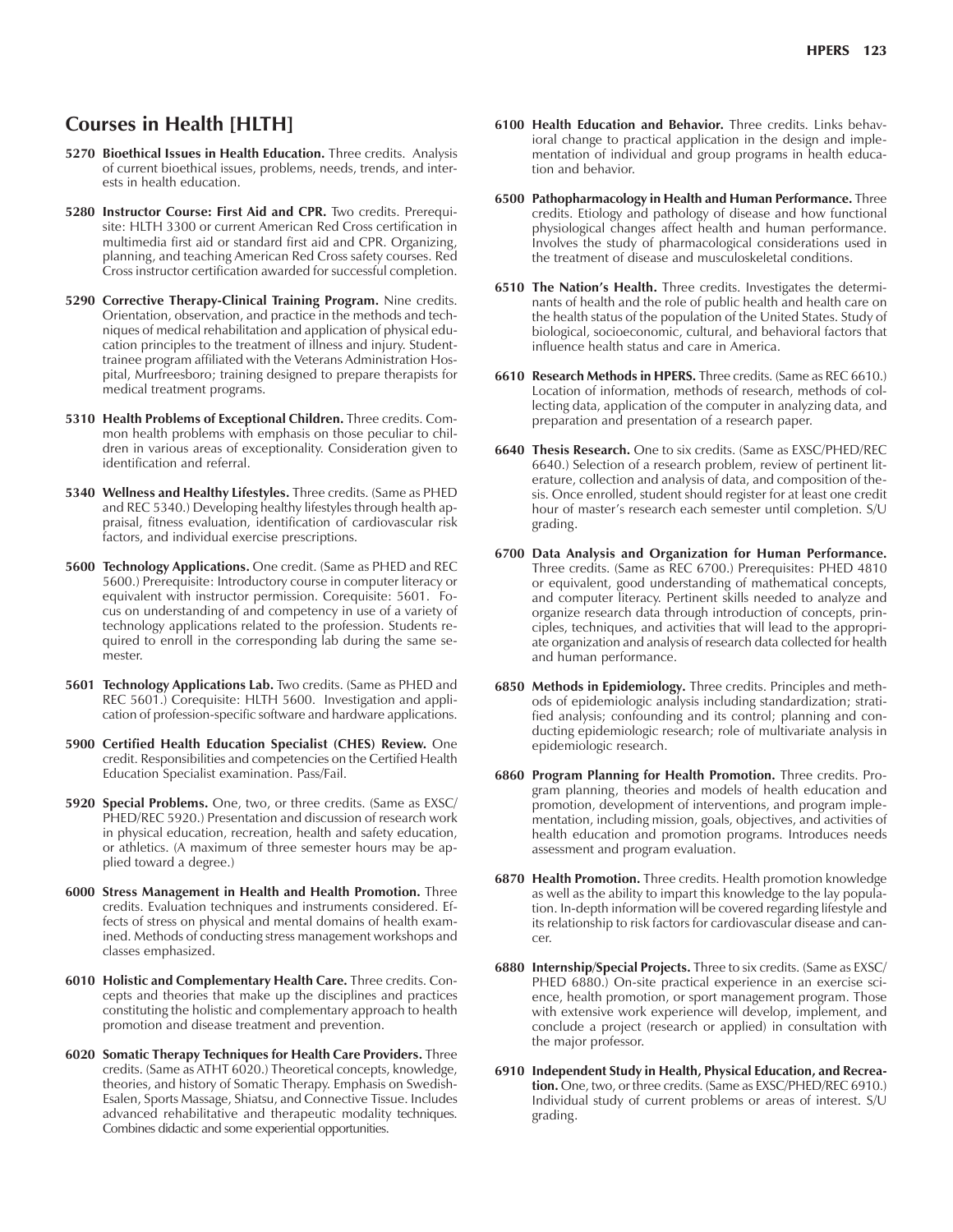- **6930 Principles and Philosophy of School Health Education Programs.** Three credits. A detailed overview.
- **6950 Advanced Methods of Community Health Education.** Three credits. Review of program planning, development of interventions, and implementation of programs. Budgeting, needs assessment, and evaluation of health education and promotion programs covered.
- **6960 Health Dimensions**. Three credits. Advanced content for teachers of personal and community health; designed for up-dating professional preparation and for gaining additional in-depth basics utilized in curriculum planning, teaching, public service, and research by school health educators.
- **6970 Advanced Methods in Human Sexuality Education.** Three credits. Methodology, teaching techniques, and the organization of sexuality education programs for schools (K-12) and other community settings. Additional emphasis directed to concepts and information about human sexuality education, i.e., the psychological, physiological, sociological, and ethical aspects.
- **7120 Research in Epidemiology.** Three credits. Advanced study in epidemiological analysis, methods, and critique with an emphasis within the field of health and human performance. Areas include epidemiology and chronic disease, public health, exercise science, and sports medicine.

# **Courses in Athletic Coaching [ATHC]**

- **5060 Sport Psychology.** Three credits. (Same as PSY 5060.) Application of the knowledge base of psychology to the human endeavors of athletics. Introduction of behavioral principles, motivational research, personality factors, social/psychological findings, cognitive processes, dysfunctional behavior knowledge, and psychometric assessment procedures for the purpose of enhancing performance.
- **5180 Coaching Speed/Strength Conditioning for Sports.** Three credits. Organizing and developing speed and strength conditioning programs for sports. Setting up and supervising proper methods and techniques in running, weight lifting, and conditioning exercise for athletics today.
- **5220 Coaching Soccer.** Two credits. Theory and practice of soccer fundamentals as well as introduction of offensive and defensive plays.
- **5600 Advanced Coaching of Football.** Two credits. Philosophies of coaching football and close examination of the master plan of coaching responsibilities.
- **5620 Advanced Coaching of Basketball.** Two credits. Philosophies of coaching basketball discussed, along with a detailed study of the master plan of coaching responsibilities.
- **5640 Coaching of Baseball.** Two credits. Theory and practice in baseball fundamentals as well as reviewing the various systems and types of plays.
- **5650 Coaching Cross-Country, Track and Field.** Two credits. Theory and practice in fundamentals and skills.
- 5680 Coaching and Judging Women's Gymnastics. Three credits. Includes classroom instruction and practical experience in principles and techniques of coaching, spotting, and judging womenís gymnastics; a USGF Judges Rating may be obtained.
- **5690 Psychology of Coaching.** Three credits. Application of basic psychological principles to everyday coaching situations and problems. Designed to improve communication and motivation for players and coaches.
- **5800 Administration of High School and College Athletics.** Three credits. National, state, and local policies concerning athletic eligibility, contest management, equipment, awards, finances, budgets, safety, maintenance of facilities, public relations, publicity, and current athletic trends.

# **Courses in Athletic Training [ATHT]**

- **5610 Prevention and Care of Athletic Injuries.** Three credits. Theory and practice in the prevention and care of athletic injuries including treatment, taping, and rehabilitation.
- **5960 Rehabilitation Techniques in Sports Medicine.** Three credits. Methods and techniques in the selection and application. The N.A.T.A. *Competencies in Athletic Training* will be a guideline for knowledge that each student should obtain. Students will engage in the process of reviewing, analyzing, discussing, and reflecting about athletic training.
- **5970 Therapeutic Modalities in Sports Medicine.** Three credits. Methods and techniques in the application of selected therapeutic modalities and the evaluation of injuries relative to modalities. The N.A.T.A. *Competencies in Athletic Training* will be a guideline for knowledge that each student should obtain. Reviewing, analyzing, discussing, synthesizing, and reflecting about athletic training.
- **6020 Somatic Therapy Techniques for Health Care Providers.** Three credits. (Same as HLTH 6020.) Examines the concepts, knowledge, theories, and history of Somatic Therapy. Emphasis on Swedish-Esalen, Sports Massage, Shiatsu, and Connective Tissue. Includes advanced rehabilitative and therapeutic modality techniques and combines didactic and some experiential opportunities.

# **Courses in Recreation [REC]**

- **5340 Wellness and Healthy Lifestyles.** Three credits. (Same as HLTH and PHED 5340.) Developing healthy lifestyles through health appraisal, fitness evaluation, identification of cardiovascular risk factors, and individual exercise prescriptions.
- **5380 Introduction to Recreation for Persons with Disability.** Three credits. Important issues such as advocacy, accessibility, legalities, and the importance of and broad range of opportunities in the provision of recreational services for persons with disability in our society.
- **5470 Leisure and Aging.** Three credits. Aging relative to the individual, family, peers, and society with an emphasis on leisure. The holistic approach including physical, psychological, social, cultural, environmental, and cognitive aspects explored. Interdisciplinary approach ideal for the developing or practicing human service professional.
- **5480 Recreational Therapy Techniques.** Three credits. Activity-based therapeutic interventions currently utilized to alleviate existing health-related problems, maintain current level of functioning, or to assist in overall rehabilitation efforts of transdisciplinary treatment team.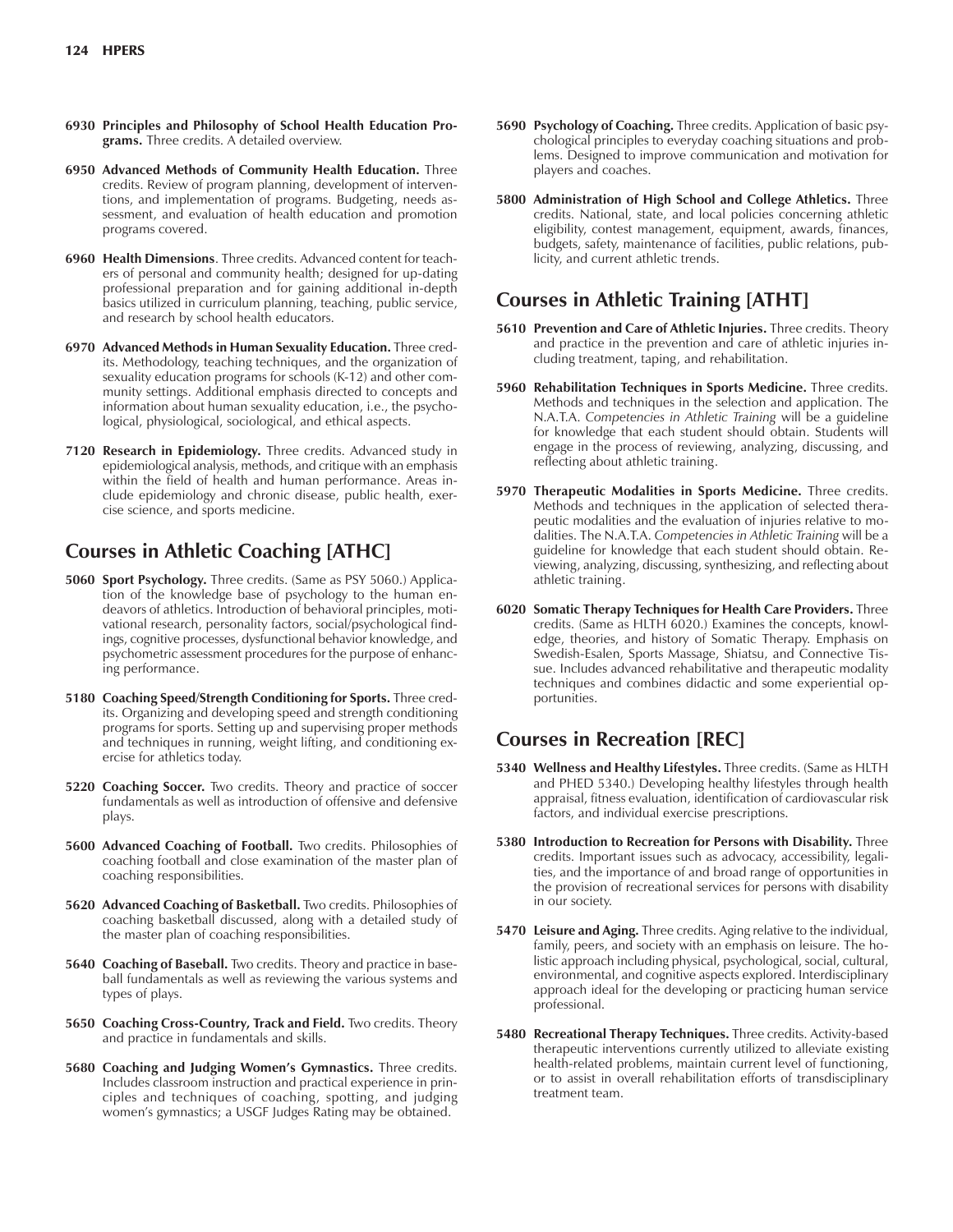- **5490 Campus Recreation.** Three credits. For those wishing to acquire a specific and comprehensive knowledge of the recreational sports program and an understanding of its place and value in education and society.
- **5499 Therapeutic Terminology in Recreational Therapy.** Three credits. Offers preparation for establishing a vital knowledge base necessary to work in today's fast changing rehabilitation settings. Terminology related to third-party reimbursement, accreditation of health care organizations, and basic medical abbreviations used in charting.
- **5500 Introduction to Recreational Therapy.** Three credits. Prerequisite: REC 3010. Explores the profession of recreational therapy, the wide range of disabilities, and the role of intervention in a variety of settings: clinical, community, and transitional. Topics include history, philosophy, professional development/certification, systemic program design, and implementation.
- **5510 Recreational Therapy in Clinical Settings.** Three credits. Prerequisites: REC 3010 and 4500. Increases understanding of recreational therapy in clinical settings working with persons with health-related issues and/or disabilities. Concepts of disease and disability, holistic approach, interdisciplinary treatment, assessment, intervention planning and implementation, evaluation, documentation, and third-party reimbursement explored.
- **5520 Transitional and Community Recreational Therapy.** Three credits. Issues clients may face when leaving institutions and returning to their communities. Examines the role and provision of recreational therapy services in transitional and communitybased settings.
- **5540 Organization and Administration of Recreation.** Three credits. Prerequisites: REC 3010 and 9 hours of recreation courses. Duties and responsibilities of an administrator and how these are performed.
- **5560 Field Studies in Recreation and Parks.** Three credits. Prerequisites: REC 2500 and 3530. Opportunity for supervised practical application of classroom theory in professional field work.
- **5570 Outdoor Recreation Workshop.** Three credits. Off-campus course that provides materials and experiences not available in the classroom. Exposure to issues, trends, and concerns relevant to outdoor recreation, resource management, and the delivery of programs and services in outdoor environments. Public, private non-profits, and commercial agencies experienced through a series of field trips, lectures, group exercises, and other experiential-based activities.
- **5580 Seminar: Outdoor Recreation and Environmental Issues.** Three credits. Awareness of the importance of environmental considerations when planning, managing, or administering outdoor recreation programs. Includes environmental issues and methods of seeking solutions to environmental problems.
- **5590 Readings in Parks and Recreation.** Three credits. In-depth reading and preparation of an annotated bibliography and report. Arrangements for this course should be made with the instructor prior to registration.
- **5600 Technology Applications.** One credit. (Same as HLTH and PHED 5600.) Prerequisite: Introductory course in computer literacy or equivalent with instructor permission. Corequisite: 5601. Focus on understanding of and competency in use of a variety of technology applications related to the profession. Students required to enroll in the corresponding lab during the same semester.
- **5601 Technology Applications Lab.** Two credits. (Same as HLTH and PHED 5601.) Corequisite: REC 5600. Investigation and application of profession-specific software and hardware applications.
- **5660 Evaluation of Recreation and Leisure Services.** Three credits. Research and evaluation procedures and techniques applicable to assessing recreation and leisure service programs, participants, administrative structures, and resources. Emphasis on beginning and completing a "real-world" evaluation project.
- **5790 Sport and Society.** Three credits. (Same as SOC 5790.) A behavioral approach to the sport and leisure phenomena from the related perspectives of sociology and anthropology.
- **5920 Special Problems.** One, two, or three credits. (Same as EXSC/ HLTH/PHED 5920.) Presentation and discussion of research work in physical education, recreation, health and safety education, or athletics. (A maximum of three semester hours may be applied toward a degree.)
- **6500 Legal Issues and Risk Management in Physical Education, Sport, and Leisure Services.** Three credits. (Same as PHED 6500.) Understanding the legal basis for management actions, concepts of legal liability including torts and contracts as applied to physical education, sport, and leisure services organizations. Emphasis on the ability to plan, develop, and implement risk management programs.
- **6510 Financial Management and Marketing of Leisure Services.** Three credits. Principles and practices of budgeting, financial methods and strategies, and revenue sources for recreation and leisure service agencies, including cost accounting and fiscal control. Includes traditional approaches to marketing with particular focus on approaches unique to recreation and leisure services organizations.
- **6520 Management Practices in Recreation and Leisure.** Three credits. An analysis of administrative processes and management techniques used in planning, organizing, staffing, directing, and controlling with respect to leisure service delivery systems.
- **6530 Historical and Philosophical Principles in Recreation and Leisure Services.** Three credits. Identification of principles and practices applicable to a variety of opportunities in public, private, institutional, and industrial recreation.
- **6550 Outdoor Environmental Education.** Three credits. Camping leadership and outdoor education principles with implications for management, planning of, and interpretation in recreation areas as well as for policy development.
- **6570 Issues, Trends, and Research in Recreation.** Three credits. Identification and analysis. Emphasis on meaningful, outstanding studies and research in the field of recreation.
- **6610 Research Methods in HPERS.** Three credits. (Same as HLTH 6610.) Location of information, methods of research, methods of collecting data, application of the computer in analyzing data, preparation and presentation of a research paper.
- **6640 Thesis Research.** One to six credits. (Same as EXSC/HLTH/PHED 6640.) Selection of a research problem, review of pertinent literature, collection and analysis of data, and composition of thesis. Once enrolled, student should register for at least one credit hour of master's research each semester until completion. S/U grading.
- **6670 Behavioral Concepts in Recreation and Leisure Services.** Three credits. Social psychological concepts concerning recreation and